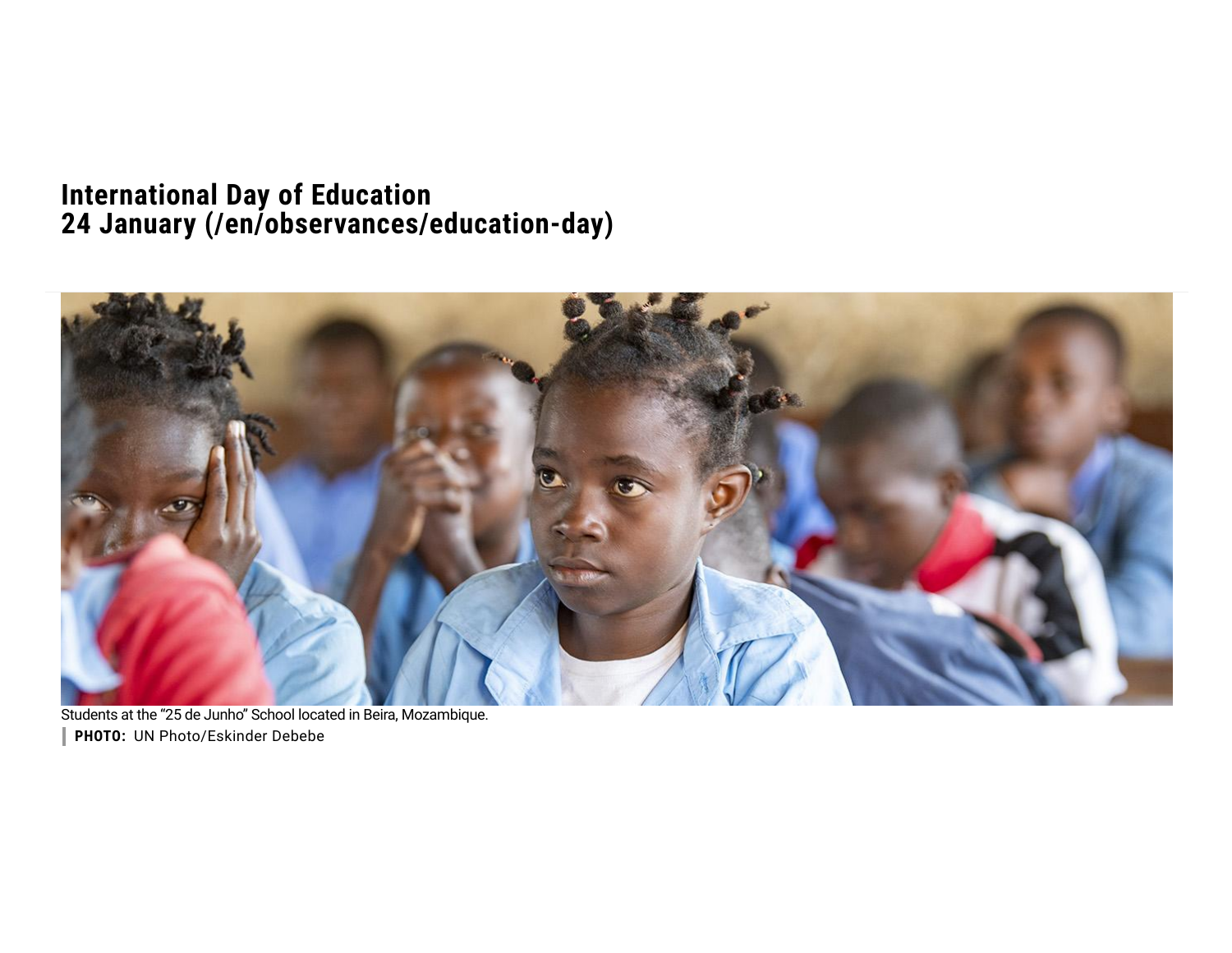

 We must do far more to advance Sustainable Development Goal 4, to ensure inclusive and equitable quality education and promote lifelong learning opportunities for all."

— UN Secretary-General António Guterres [\(https://www.un.org/en/observances/education-day/messages\)](https://www.un.org/en/observances/education-day/messages)

# **Recover and revitalize education for the COVID-19 generation**

The International Education Day occurs in the wake of the COVID-19 pandemic that led to a global learning disruption of unprecedented scale and severity. The closure of schools, universities and other learning institutions, as well as the interruption of many literacy and lifelong learning programmes, has affected the lives of 1.6 billion students in over 190 countries. As a new year begins, now is the time to step up collaboration and international solidarity to place education and lifelong learning at the centre of the recovery and the transformation towards more inclusive, safe and sustainable societies.

Capturing the spirit of the International Day of Education, UNESCO (United Nations Educational, Scientific and Cultural Organization) (https://unesco.org/) and partners have spearheaded the Learning Planet Festival [\(https://www.learning](https://unesco.org/)[planet.org/en/festival\)](https://www.learning-planet.org/en/festival) to celebrate learning in all contexts and share innovations that fulfil the potential of every learner, no matter what their circumstances. The winners of an essay contest of "Le Petit Prince" [\(https://www.learning](https://www.learning-planet.org/en/prince)planet.org/en/prince) will be unveiled as part of the Day's celebrations.

[Conversation with The Little Prince - Writing Contest](https://www.youtube.com/watch?v=lUzpqYrcacY)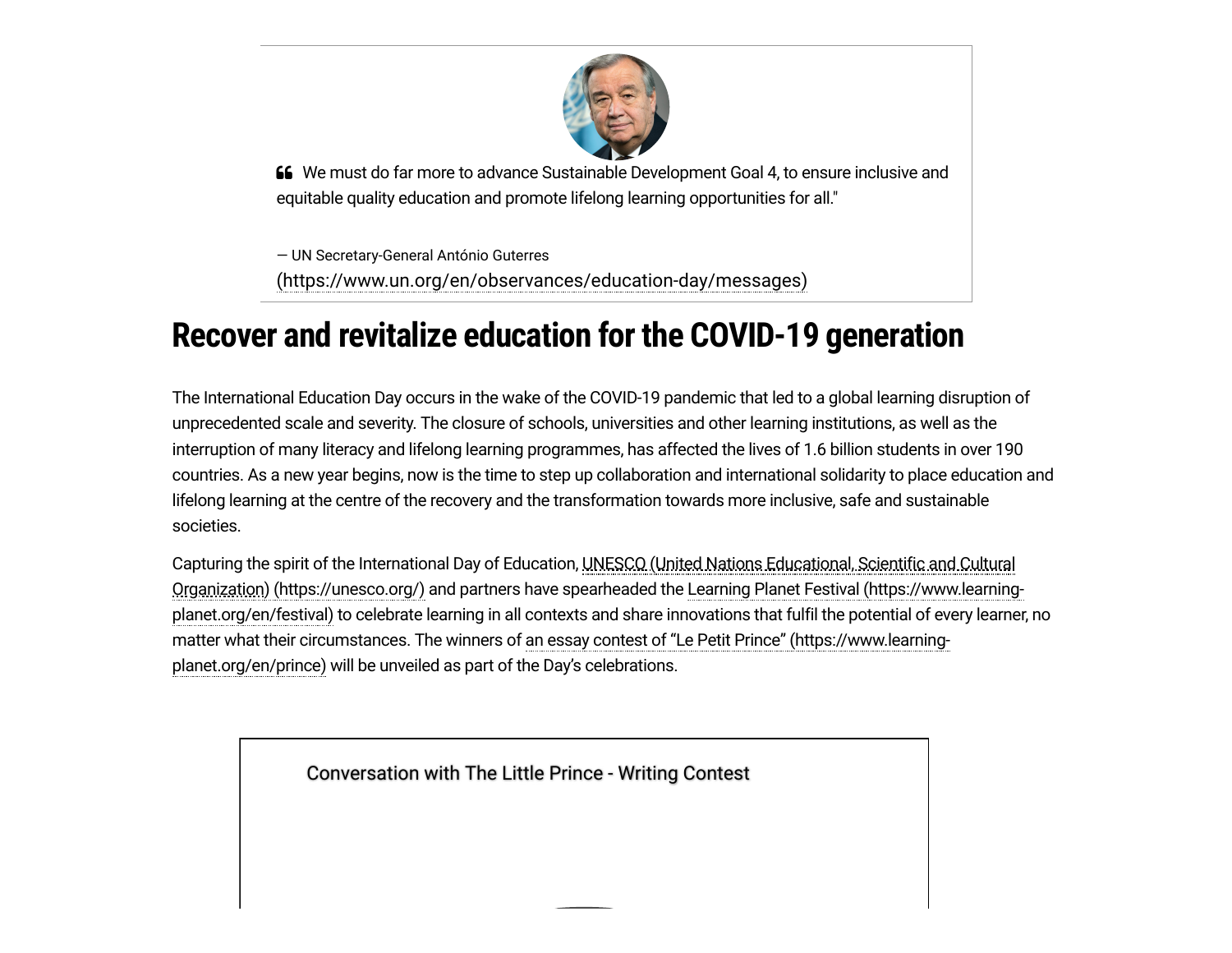

#### **Education is a human right**

The right to education is enshrined in article 26 of the Universal Declaration of Human Rights [\(https://www.un.org/en/about-us/universal-declaration-of-human-rights/\).](https://www.un.org/en/about-us/universal-declaration-of-human-rights/) The declaration calls for free and compulsory elementary education. The Convention on the Rights of the Child [\(https://www.unicef.org/child-rights-convention\),](https://www.unicef.org/child-rights-convention) adopted in 1989, goes further to stipulate that countries shall make higher education accessible to all.

#### **Education is key to sustainable development**

When it adopted the 2030 Agenda for Sustainable Development

[\(https://www.un.org/sustainabledevelopment/development-agenda/\)](https://www.un.org/sustainabledevelopment/development-agenda/) in September 2015, the international community recognized that education is essential for the success of all 17 of its goals. Sustainable Development Goal 4 [\(https://www.un.org/sustainabledevelopment/education/\),](https://www.un.org/sustainabledevelopment/education/) in particular, aims to "ensure inclusive and equitable quality education and promote lifelong learning opportunities for all" by 2030.

#### **Challenges to achieving universal education**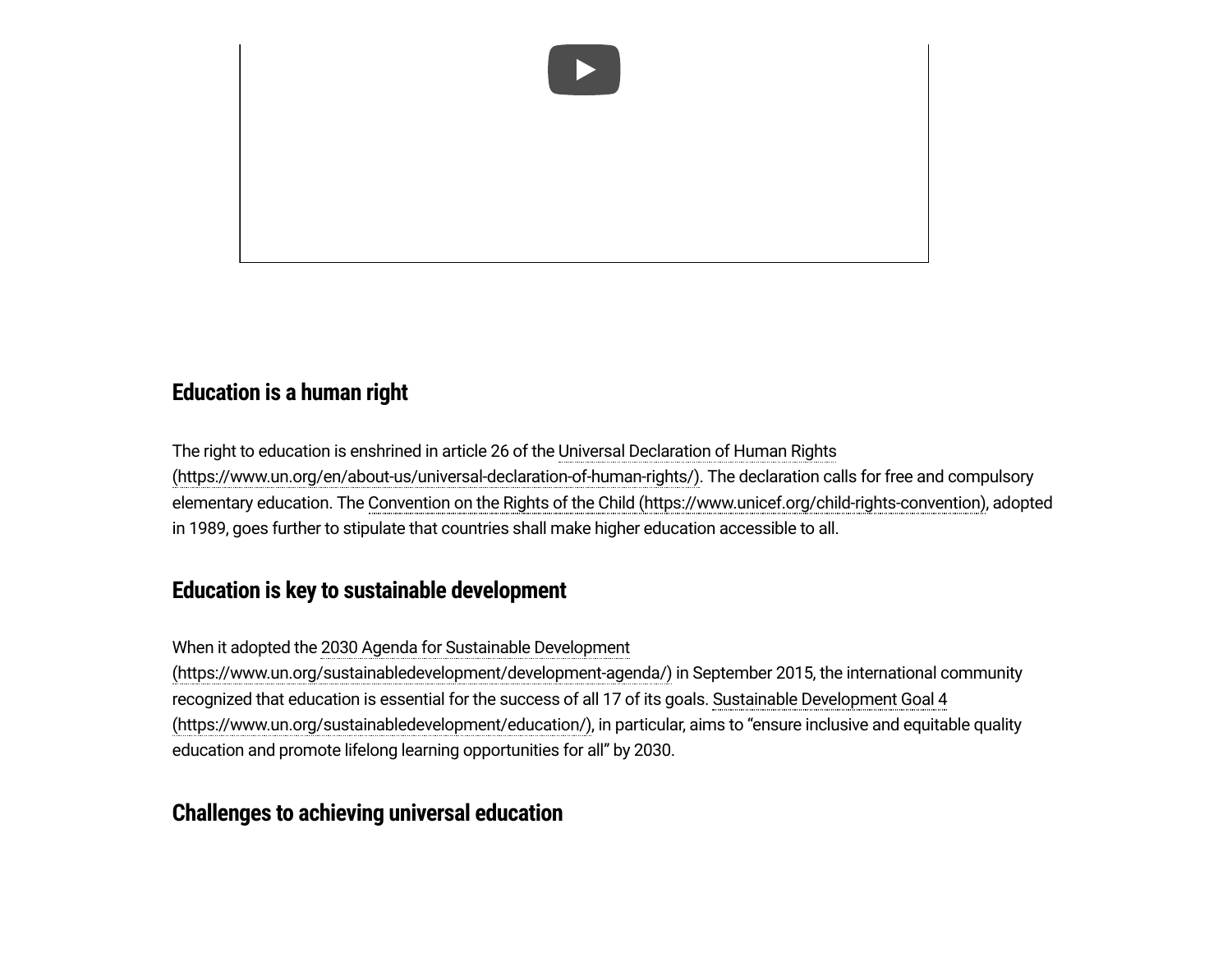Education offers children a ladder out of poverty and a path to a promising future. But about 265 million children and adolescents around the world do not have the opportunity to enter or complete school; 617 million children and adolescents cannot read and do basic math; less than 40% of girls in sub-Saharan Africa complete lower secondary school and some four million children and youth refugees are out of school. Their right to education is being violated and it is unacceptable. > Without inclusive and equitable quality education and lifelong opportunities for all, countries will not succeed in achieving gender equality and breaking the cycle of poverty that is leaving millions of children, youth and adults behind.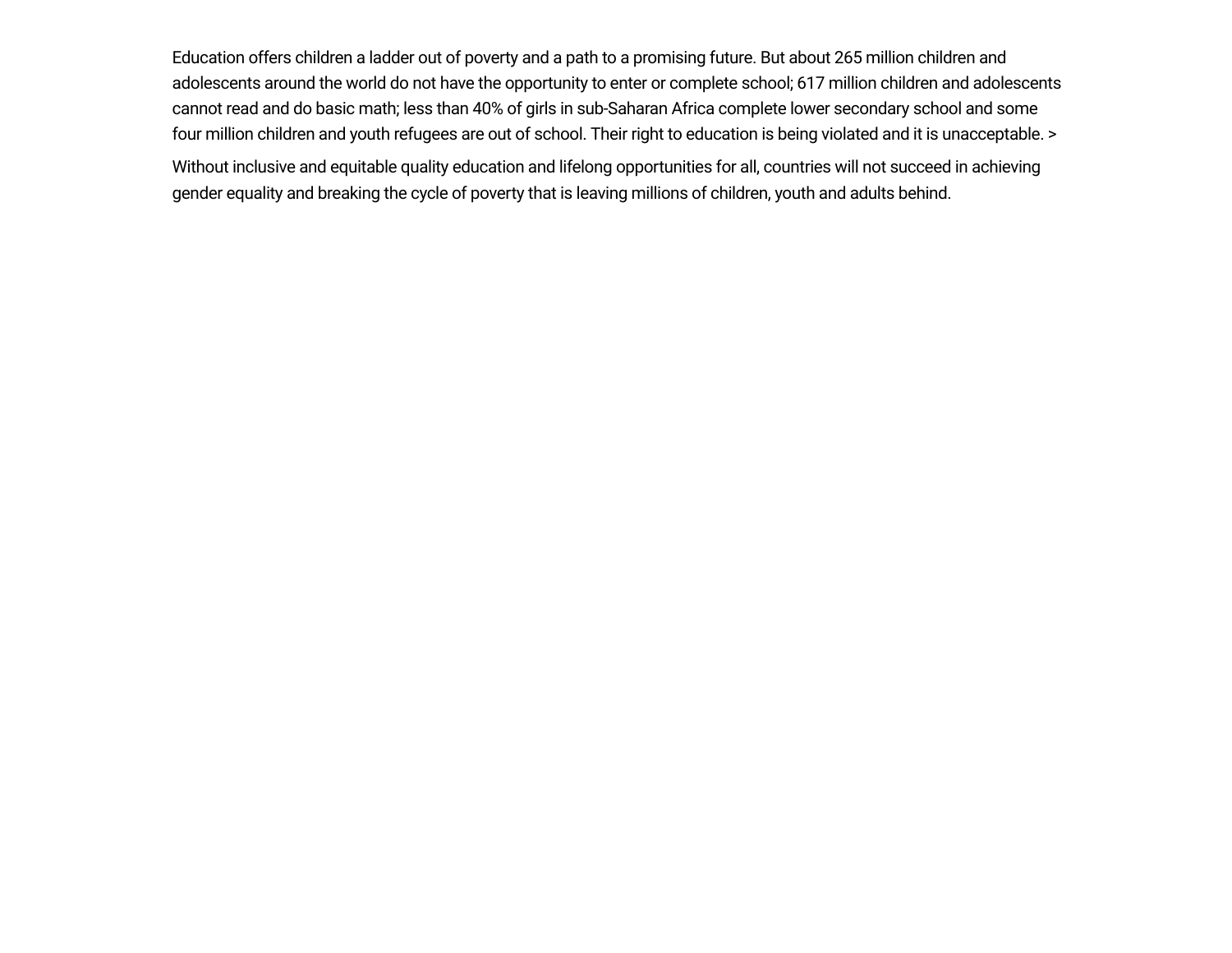

[\(https://www.un.org/sustainabledevelopment/education/\)](https://www.un.org/sustainabledevelopment/education/)

## **SDG 4: Facts and Figures [\(https://www.un.org/sustainabledevelopment/education/\)](https://www.un.org/sustainabledevelopment/education/)**

Enrolment in primary education in developing countries has reached 91 per cent but 57 million primary age children remain out of school.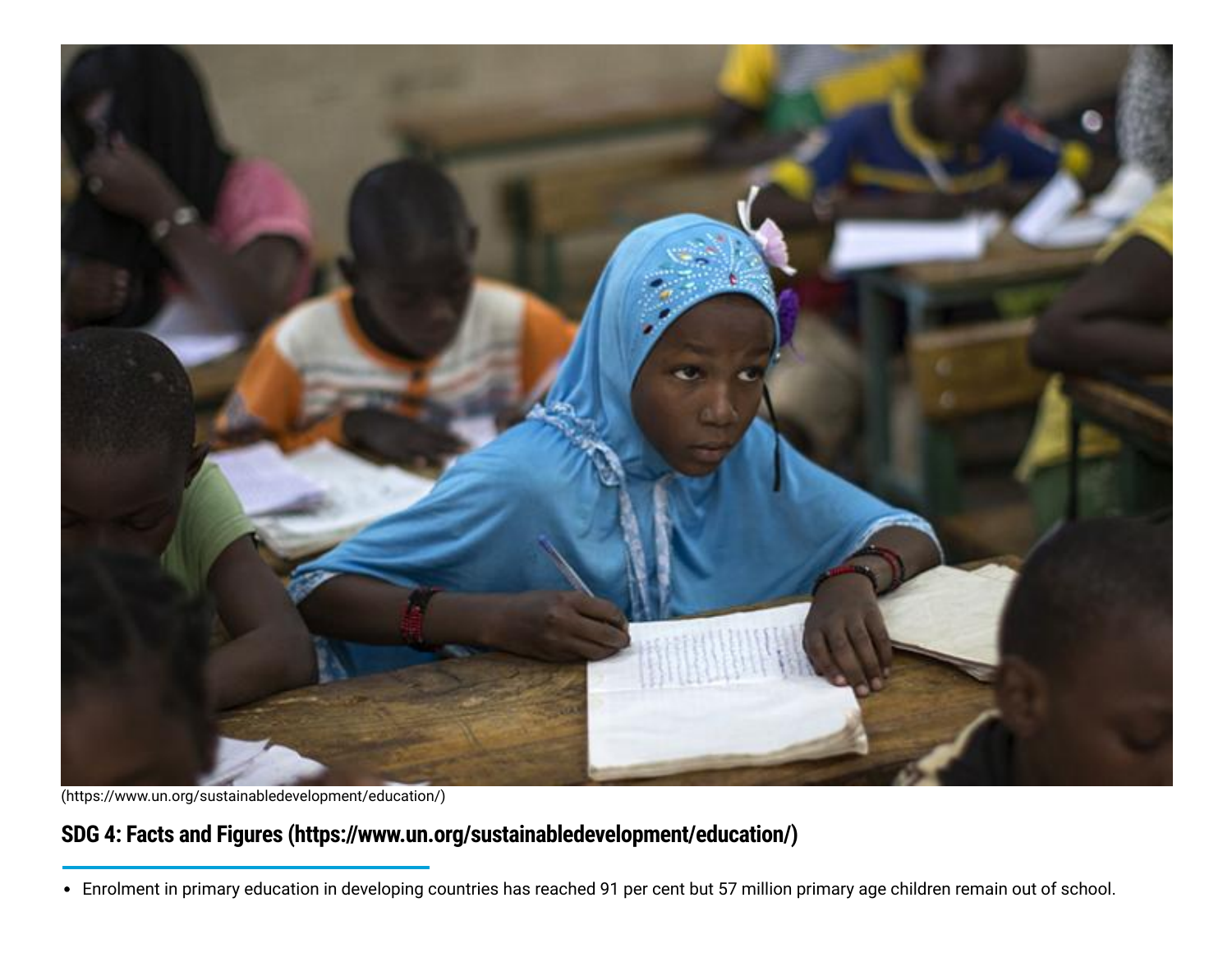- More than half of children that have not enrolled in school live in sub-Saharan Africa.
- An estimated 50 per cent of out-of-school children of primary school age live in conflict-affected areas.



**Related observances**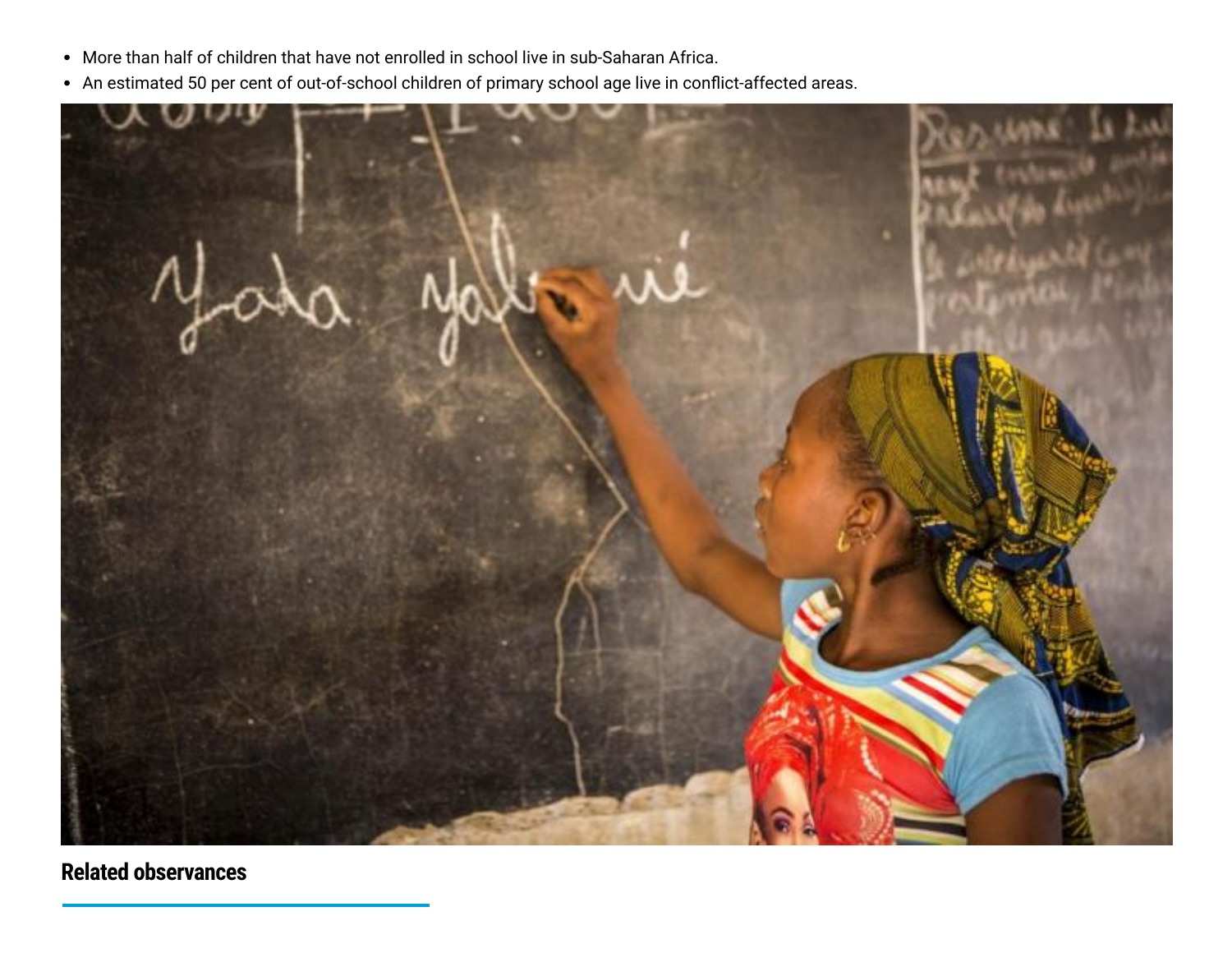- [International Literacy Day \(8 September\) \(https://www.un.org/en/observances/literacy-day\)](https://www.un.org/en/observances/literacy-day)
- [World Teachers Day \(5 October\) \(https://en.unesco.org/commemorations/worldteachersday\)](https://en.unesco.org/commemorations/worldteachersday)
- [International Day of Women and Girls in Science \(11 February\) \(http://www.un.org/en/observances/women-and-girls-in-science-day/\)](http://www.un.org/en/observances/women-and-girls-in-science-day/)
- [World Youth Skills Day \(15 July\) \(https://www.un.org/en/observances/world-youth-skills-day\)](https://www.un.org/en/observances/world-youth-skills-day)
- [International Mother Language Day \(21 February\) \(http://www.un.org/en/observances/mother-language-day/\)](http://www.un.org/en/observances/mother-language-day/)
- [International Day of Sign Languages \(23 September\) \(http://www.un.org/en/observances/sign-languages-day/\)](http://www.un.org/en/observances/sign-languages-day/)
- [World Braille Day \(4 January\) \(https://www.un.org/en/observances/braille-day/\)](https://www.un.org/en/observances/braille-day/)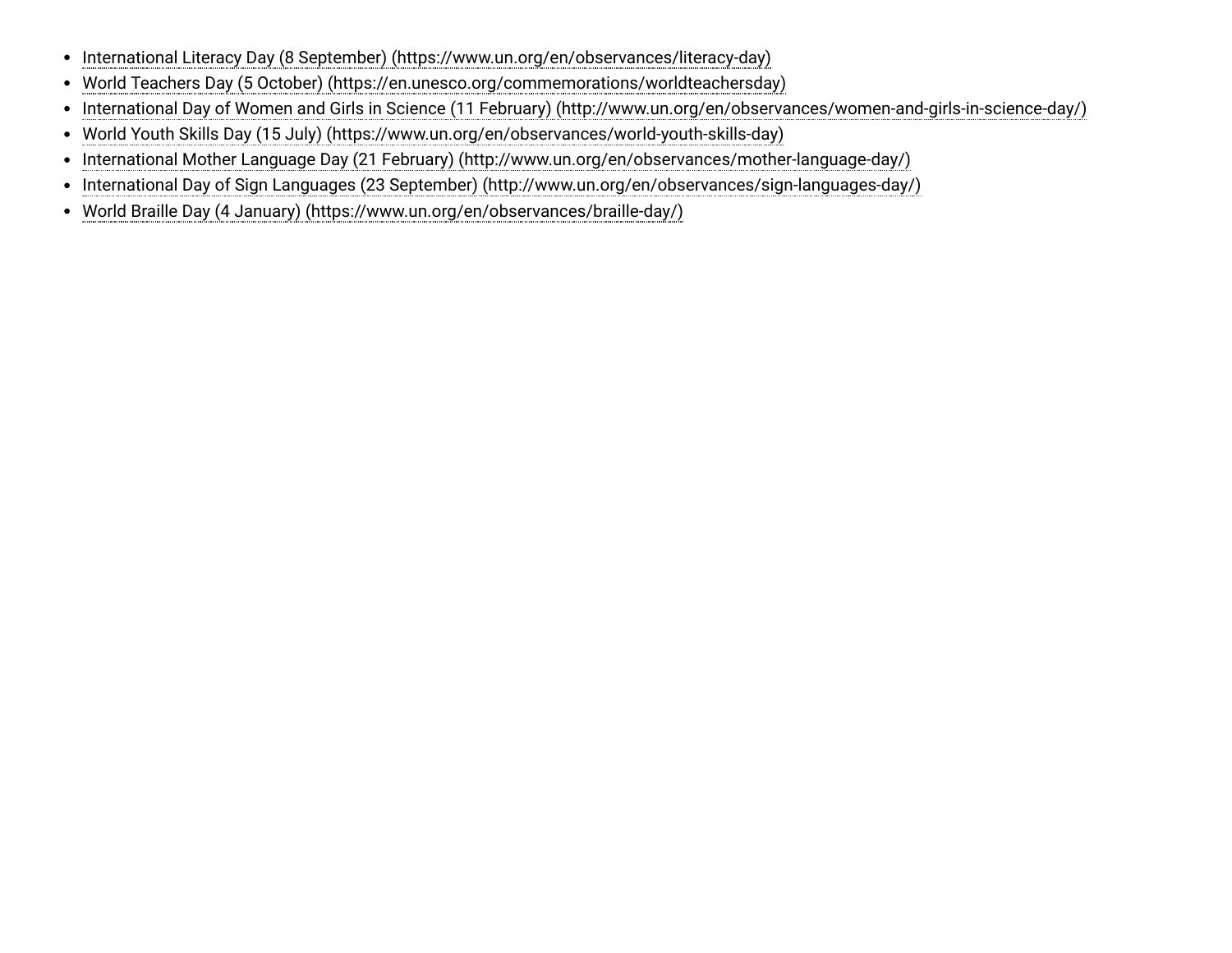

[\(https://www.un.org/en/observances\)](https://www.un.org/en/observances)

**Why do we mark International Days? [\(https://www.un.org/en/observances\)](https://www.un.org/en/observances)**